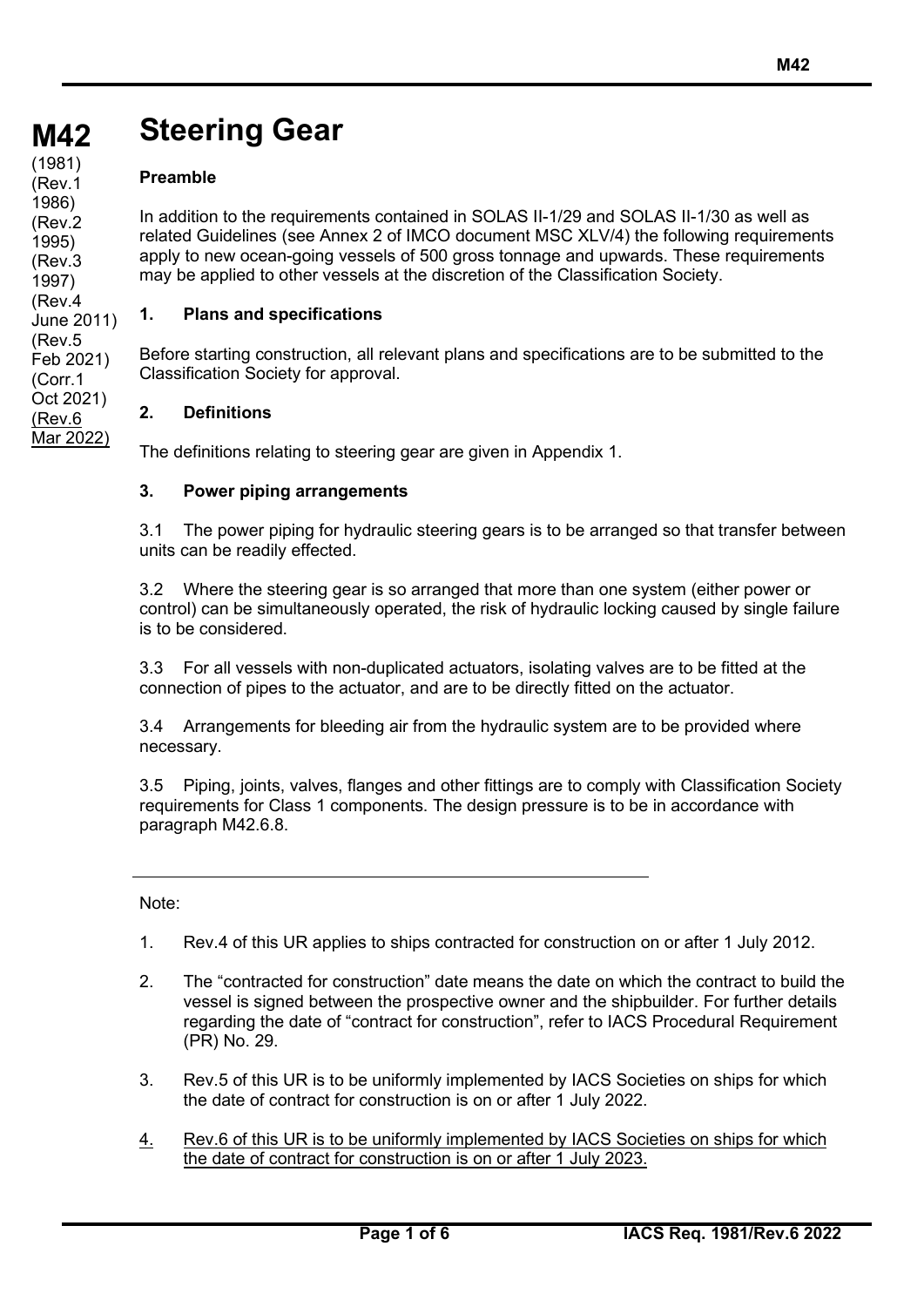# **4. Rudder angle limiters**

**M42 (cont)**

Power-operated steering gears are to be provided with positive arrangements, such as limit switches, for stopping the gear before the rudder stops are reached. These arrangements are to be synchronized with the gear itself and not with the steering gear control.

#### **5. Materials**

Ram cylinders; pressure housings of rotary vane type actuators; hydraulic power piping valves, flanges and fittings; and all steering gear components transmitting mechanical forces to the rudder stock (such as tillers, quadrants or similar components) should be of steel or other approved ductile material, duly tested in accordance with the requirements of the Classification Society. In general, such material should not have an elongation of less than 12 per cent nor a tensile strength in excess of 650 N/mm2 .

Grey cast iron may be accepted for redundant parts with low stress level, excluding cylinders, upon special consideration.

#### **6. Design**

- 6.1 The construction should be such as to minimize local concentrations of stress.
- 6.2 Welds
	- a) The welding details and welding procedures should be approved.
	- b) All welded joints within the pressure boundary of a rudder actuator or connecting parts transmitting mechanical loads should be full penetration type or of equivalent strength.
- 6.3 Oil seals
	- a) Oil seals between non-moving parts, forming part of the external pressure boundary, should be of the metal upon metal type or of an equivalent type.
	- b) Oil seals between moving parts, forming part of the external pressure boundary, should be duplicated, so that the failure of one seal does not render the actuator inoperative. Alternative arrangements providing equivalent protection against leakage may be accepted at the discretion of the Administration.

6.4 All steering gear components transmitting mechanical forces to the rudder stock, which are not protected against overload by structural rudder stops or mechanical buffers, are to have a strength at least equivalent to that of the rudder stock in way of the tiller.

6.5 For piping, joints, valves, flanges and other fittings see paragraph M42.3.4.

6.6 Rudder actuators other than those covered by SOLAS II-1/29.17 and relating Guidelines should be designed in accordance with Class 1 pressure vessels (notwithstanding any exemptions for hydraulic cylinders).

6.7 In application of such rules the permissible primary general membrane stress is not to exceed the lower of the following values:

$$
\frac{\sigma_B}{A} \text{ or } \frac{\sigma_y}{B}
$$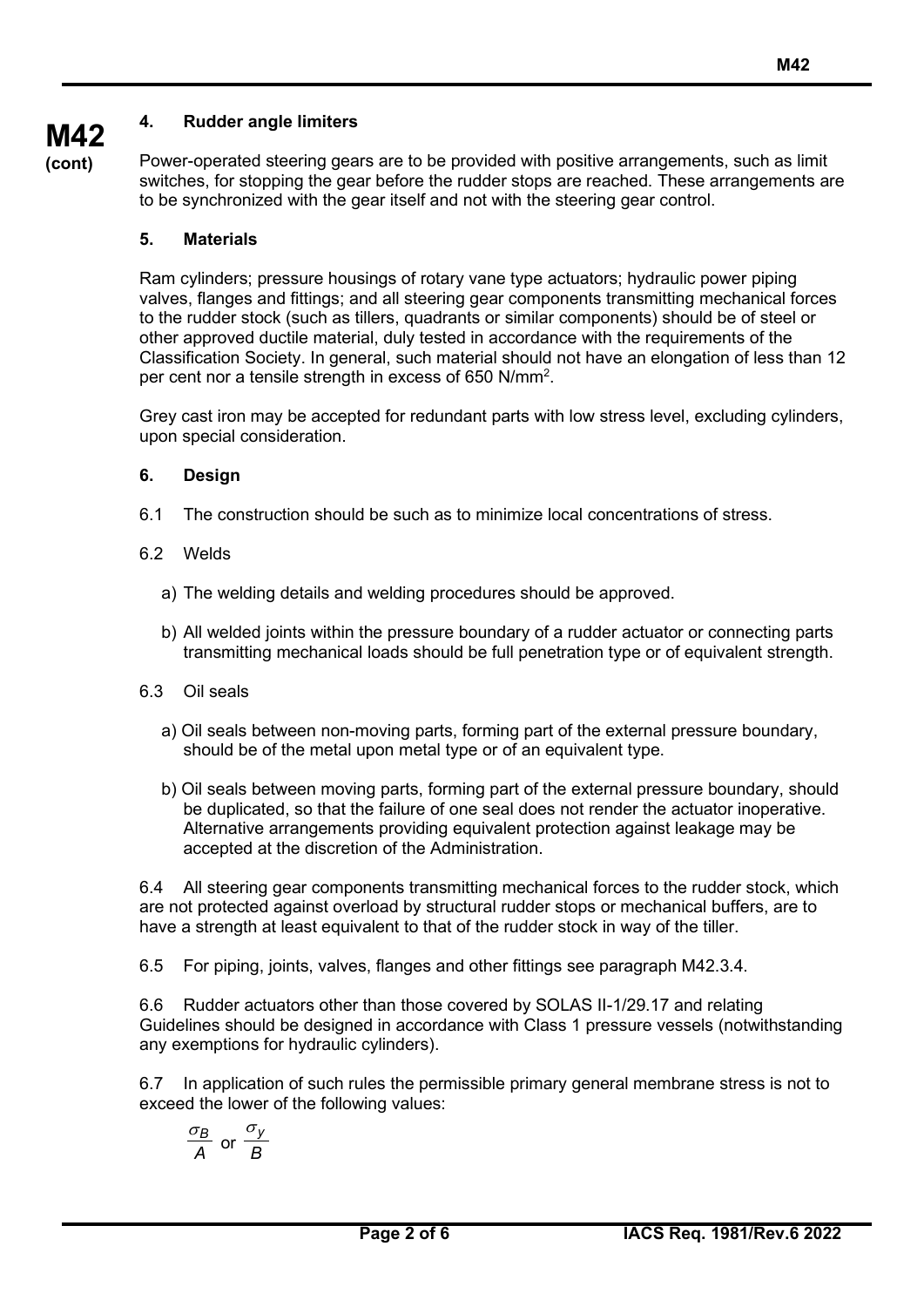# where:

**M42**

**(cont)**  $\sigma_{\rm B}$  =specified minimum tensile strength of material at ambient temperature

> $\sigma_{v}$  =specified minimum vield stress or 2 per cent proof stress of the material, at ambient temperature

A and B are given by the Table 1.

**Table 1**

| <b>Steel</b> | <b>Cast Steel</b> | <b>Nodular Cast Iron</b> |
|--------------|-------------------|--------------------------|
| ن. ب         |                   |                          |
|              |                   |                          |

6.8 The design pressure is to be at least equal to the greater of the following:

- (i) 1.25 times the maximum working pressure,
- (ii) the relief valve setting.

6.9 Accumulators, if any, are to comply with Classification Society requirements for pressure vessels.

# **7. Dynamic loads for fatigue and fracture mechanic analysis**

The dynamic loading to be assumed in the fatigue and fracture mechanics analysis considering SOLAS II-1/29.2.2 and SOLAS II-1/29.17.1 as well as relating Guidelines, will be established at the discretion of the Classification Society.

Both the case of high cycle and cumulative fatigue are to be considered.

## **8. Hoses**

8.1 Hose assemblies of type approved by the Classification Society may be installed between two points where flexibility is required but should not be subjected to torsional deflection (twisting) under normal operating conditions. In general, the hose should be limited to the length necessary to provide for flexibility and for proper operation of machinery.

8.2 Hoses should be high pressure hydraulic hoses according to recognized standards and suitable for the fluids, pressures, temperatures and ambient conditions in question.

8.3 Burst pressure of hoses should not be less than four times the design pressure.

## **9. Relief valves**

Relief valves for protecting any part of the hydraulic system which can be isolated, as required by SOLAS II-1/29.2.3, should comply with the following:

- (1) The setting pressure should not be less than 1.25 times the maximum working pressure.
- (2) The minimum discharge capacity of the relief valve(s) should not be less than the total capacity of the pumps, which can deliver through it (them), increased by 10 per cent.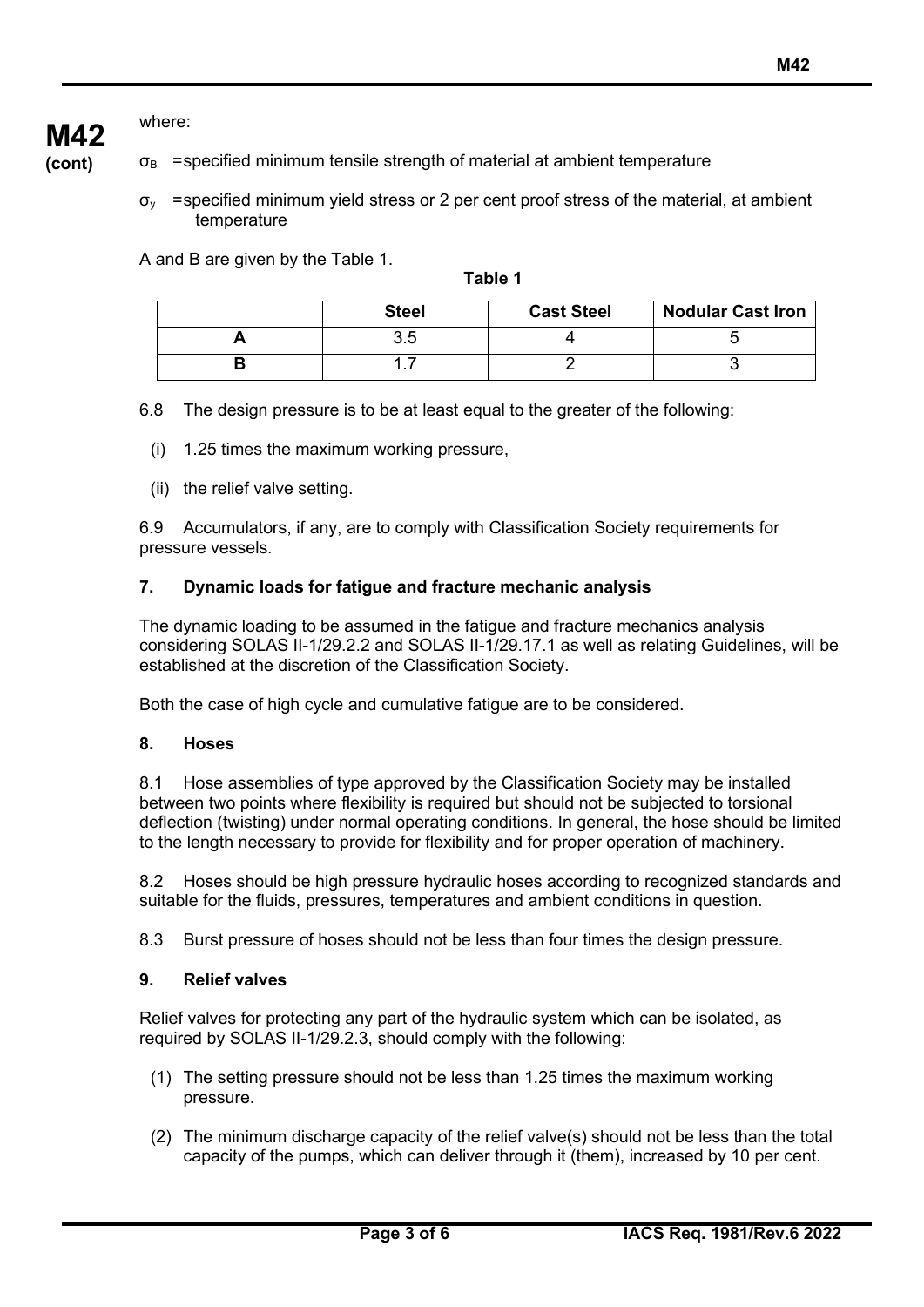**M42**

**M42 (cont)** Under such conditions the rise in pressure should not exceed 10 per cent of the setting pressure. In this regard, due consideration should be given to extreme foreseen ambient conditions in respect of oil viscosity.

> The Classification Society may require, for the relief valves, discharge capacity tests and/or shock tests.

# **10. Electrical installations**

Electrical installations should comply with the requirements of the Classification Society.

### **11. Alternative source of power**

Where the alternative power source required by SOLAS II-1/29.14 is a generator, or an engine driven pump, automatic starting arrangements are to comply with the requirements relating to the automatic starting arrangements of emergency generators.

#### **12. Monitoring and alarm systems**

12.1 Monitoring and alarm systems, including the rudder angle indicators, should be designed, built and tested to the satisfaction of the Classification Society.

12.2 Where hydraulic locking, caused by a single failure, may lead to loss of steering, an audible and visual alarm, which identifies the failed system, shall be provided on the navigating bridge.

NOTE: This alarm should be activated whenever:

- position of the variable displacement pump control system does not correspond with given order; or
- incorrect position of 3-way full flow valve or similar in constant delivery pump system is detected.

## **13. Operating instructions**

Where applicable, following standard signboard should be fitted at a suitable place on steering control post on the bridge or incorporated into operating instruction on board:

#### **CAUTION**

#### **IN SOME CIRCUMSTANCES WHEN 2 POWER UNITS ARE RUNNING SIMULTANEOUSLY THE RUDDER MAY NOT RESPOND TO HELM. IF THIS HAPPENS STOP EACH PUMP IN TURN UNTIL CONTROL IS REGAINED.**

The above signboard is related to steering gears provided with 2 identical power units intended for simultaneous operation, and normally provided with either their own control systems or two separate (partly or mutually) control systems which are/may be operated simultaneously.

#### **14. Testing**

14.1 The requirements of the Classification Society relating to the testing of Class 1 pressure vessels, piping and relating fittings including hydraulic testing apply.

14.2 A power unit pump is to be subjected to a type test. The type test shall be for a duration of not less than 100 hours, the test arrangements are to be such that the pump may run in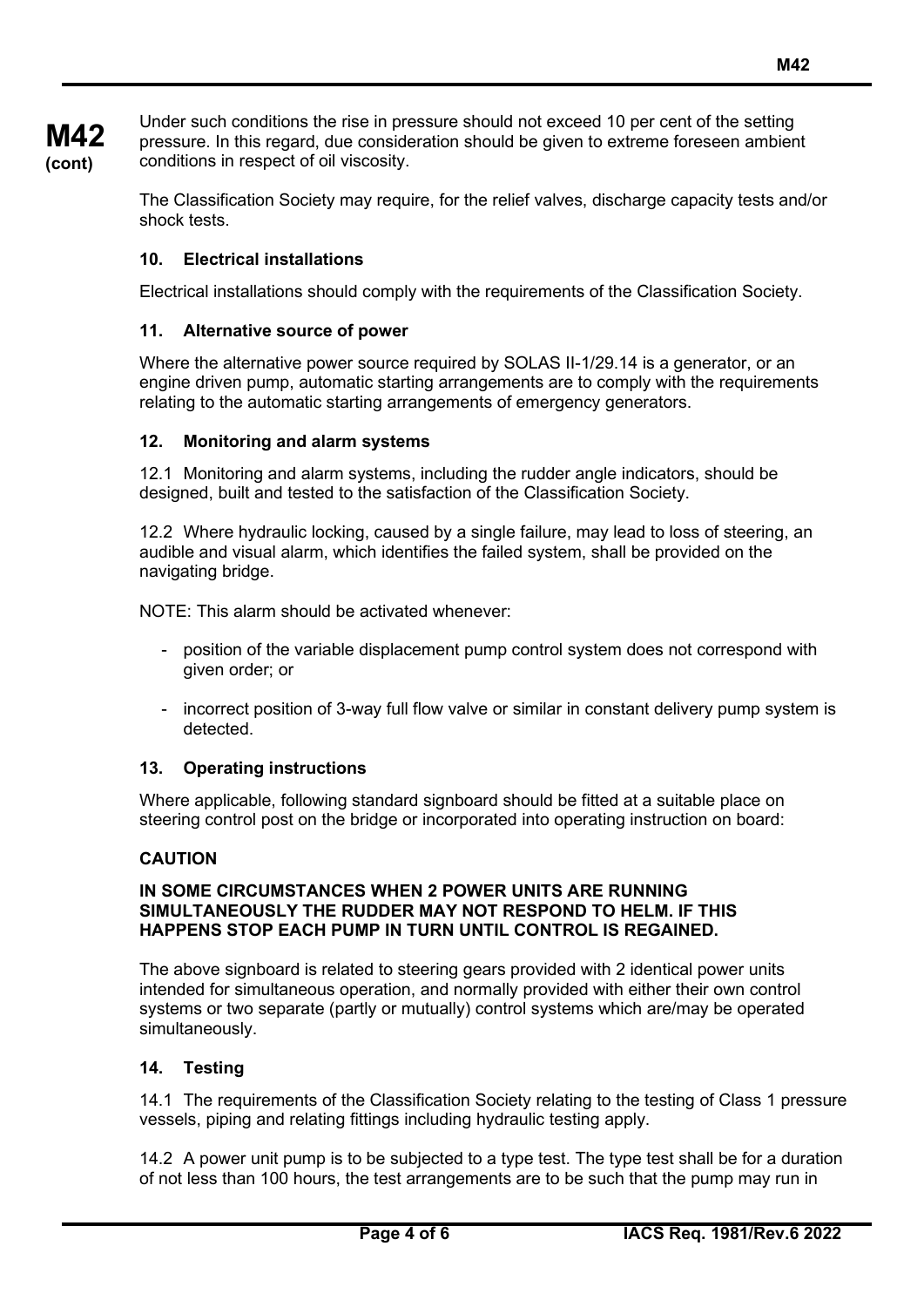idling conditions, and at maximum delivery capacity at maximum working pressure. During the test, idling periods are to be alternated with periods at maximum delivery capacity at maximum working pressure. The passage from one condition to another should occur at least as quickly as on board. During the whole test no abnormal heating, excessive vibration or other irregularities are permitted. After the test, the pump should be disassembled and inspected. Type tests may be waived for a power unit which has been proven to be reliable in marine service.

14.3 All components transmitting mechanical forces to the rudder stock should be tested according to the requirements of the Classification Society.

14.4 After installation on board the vessel the steering gear is to be subjected to the required hydrostatic and running tests.

## **15. Trials**

The steering gear should be tried out on the trial trip in order to demonstrate to the Surveyor's satisfaction that the requirements of the Rules have been met. The trial is to include the operation of the following:

- (i) the steering gear, including demonstration of the performances required by SOLAS II-1/29.3.2 and SOLAS II-1/29.4.2. For controllable pitch propellers, the propeller pitch is to be at the maximum design pitch approved for the maximum continuous ahead R.P.M. at the main steering gear trial. If the vessel cannot be tested at the deepest draught, steering gear trials shall be conducted at a displacement as close as reasonably possible to full-load displacement as required by Section 6.1.2 of ISO 19019:2005 on the conditions that either the rudder is fully submerged (zero speed waterline) and the vessel is in an acceptable trim condition, or the rudder load and torque at the specified trial loading condition have been predicted and extrapolated to the full load condition. In any case for the main steering gear trial, the speed of ship corresponding to the number of maximum continuous revolution of main engine and maximum design pitch applies.
- (ii) the steering gear power units, including transfer between steering gear power units.
- (iii) the isolation of one power actuating system, checking the time for regaining steering capability.
- (iv) the hydraulic fluid recharging system.
- (v) the emergency power supply required by SOLAS II-1/29.14.
- (vi) the steering gear controls, including transfer of control and local control.
- (vii) the means of communication between the wheelhouse, engine room, and the steering gear compartment.
- (viii) the alarms and indicators required by SOLAS II-1/29 and SOLAS II-1/30 as well as M42.12, these tests may be effected at dockside.
- (ix) where steering gear is designed to avoid hydraulic locking this feature shall be demonstrated.